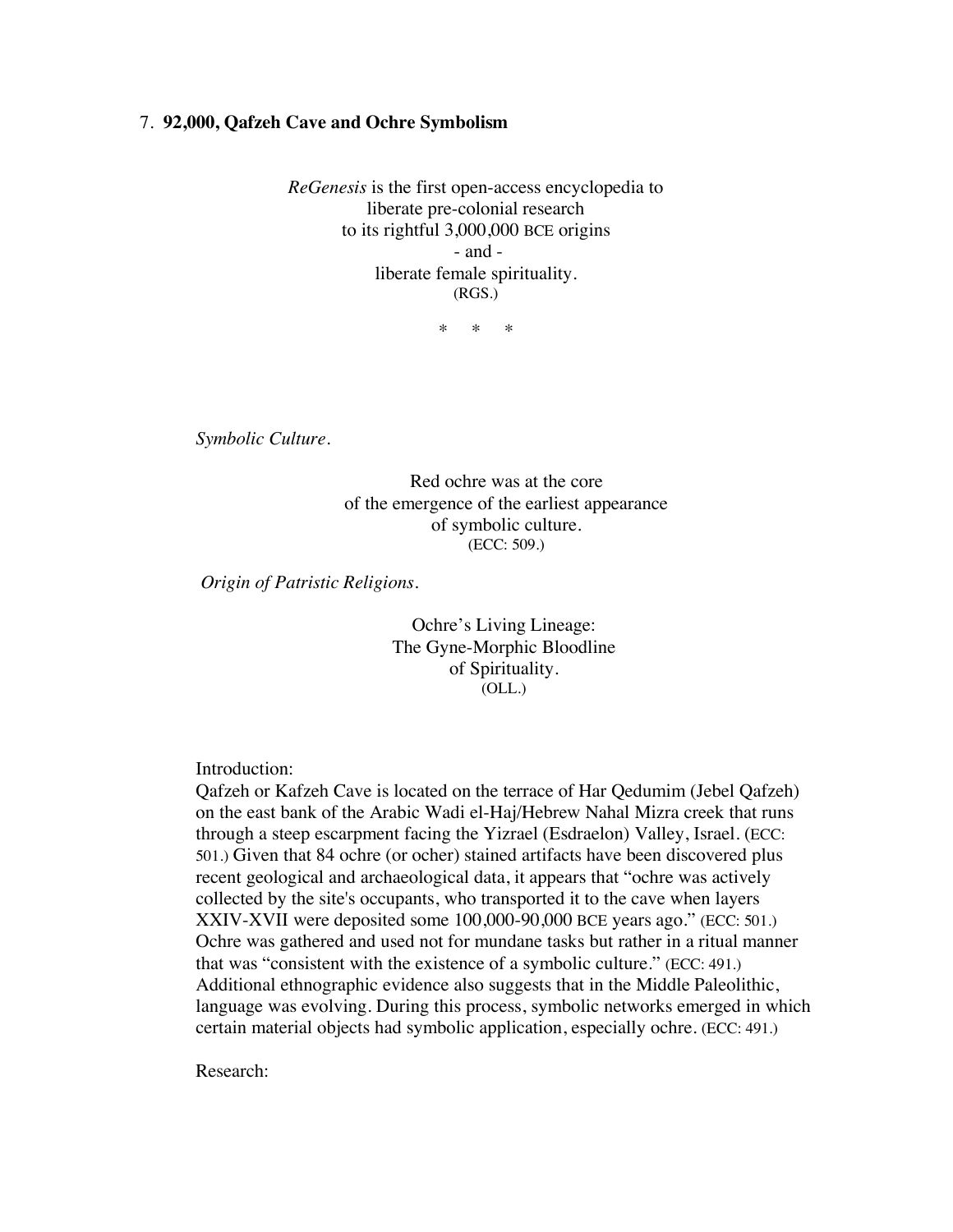Given the emergent significance of ochre artifacts, Qafzeh Cave has been an ongoing focus of numerous archaeological, geological, and ethnographical studies that have resulted in new chemical, mineralogical, and petrographic analysis along with recent stratigraphic distribution and sedimentological evidence. A considerable number of these Qafzeh Cave studies support the trajectory that, "red ochre was [is] at the core of the emergence of the earliest appearance of symbolic culture*."* (ECC: 509.)

#### Further Considerations:

Evidence of evolving language skills, advancing co – evolution of cognition and symbolism, plus mortuary behaviors and first menarchal rituals is also significant. Not only is ochre recognized as a social symbolic construct in burial rituals, but also an indicator of menstruation and fertility. (Additional research pending on the possible relationship/correlation between the end of life – and – the beginning of new life.)

#### Menstruation:

According to a model aggregated from Khoisan ethnography, ochre (or ocher) was commonplace in ancient menarchal rituals. (ECC: 509.) The ritual use of ochre was the first cultural construct in response to menarchal rituals as ochre was a biological phenomenon of fertility and likely recognized as an aspect of menstruation. (ECC: 509.)

Calendar consciousness may have developed in women first, since every woman has a 'body calendar' – her monthly menstrual period. She would be the first to note the relationship between her own body cycle and the lunar cycle (UOH: 83, n. 12; RGS). (RGS: 92,000, Qafzeh Cave and Ochre Symbolism).

## Qafzeh Cave:

The following adds to a broader discussion about the use of ochre as an indicator of first menstruation and fertility in Africa including the Qafzeh Cave.

On the basis of the abundant ochre record from Africa, whose beginnings can be traced to the late Middle Pleistocene, \* Knight, Power, and Watts (HSR: 114: OSC: 113-46) have postulated that symbolic culture as a systematic behavior emerged within an African Middle Stone Age population of modern humans. Their line of reasoning is characteristic of the 'symbols as tokens' approach in that it views symbols as information carriers and places their origins in rational behavior designed to satisfy material needs (AS: 46). ... According to the suggested model, the use of ochre as the first cultural symbolic construct emerged. As a sociobiological response to the reproductive stress experienced by females during the phase of encephalization [process of brain enlargement] associated with archaic H. sapiens. Menstruation was taken to indicate fertility. ... [C]ommunicated for the first time [as] a 'symbolic' construct, and because the symbol as such came into being only within a social context, they view the use of ochre as the beginning of symbolic culture.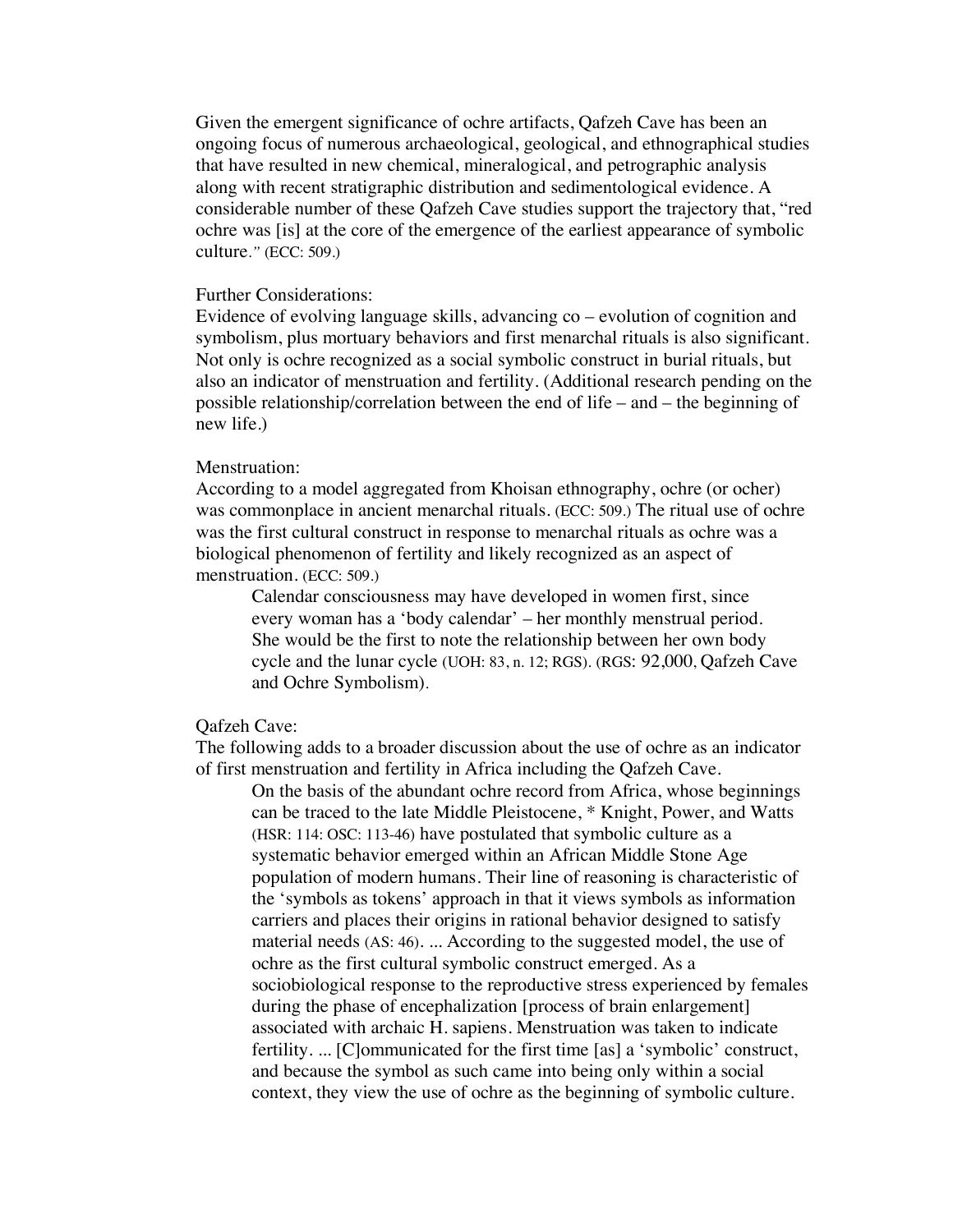Knight, Power, and Watts (HSR: 114: OSC: 113-46) see clear indications in the African archaeological record that the beginnings of the postulated symbolic culture long antedate the production of representational imagery on inanimate surfaces (i.e., Upper Paleolithic rock painting). Watts (OSC: 113-46) accepts that the Middle Stone Age does not share the elaborate symbolic culture evident in the Late Stone Age (and the Upper Paleolithic in Europe) but maintains that all the essential elements appear to have been in place by, or shortly before, the Last Interglacial-within the Middle Stone Age 2 and approximately coincident with the emergence of anatomically modern humans. Significantly, he notes that the frequency and intensity of the use of ochre increase gradually over time from the Middle Stone Age onwards (ECC: 508-11).

\* Pleistocene, as outlined by Cavalli-Sforza:

Lower Paleolithic: 1.7 million–700 thousand years ago Middle Paleolithic: 700 thousand-130 thousand years ago Upper Paleolithic: 130 thousand-10 thousand years ago (HGHG: 61).

Initiation, death, and burial rituals:

Given African records and other data, ochre or red pigments also have other ritual significance, including initiation, death, and burial. Erella Hovers and team acknowledge the cognizance of ochre and "ritual's role in installing symbolic representations in human minds. Key to hunter-gatherer [gatherer-hunter] symbolic inheritance is initiation." (ECC: 513.) According to Van Gennep in *The Rites of Passage*, 'death' as followed by 'rebirth' is a form of resurrection. (ECC: 513: RP.) Death is not unrelated but rather a related process. C. Knight in, *Blood Relations: Menstruation and the Origins of Culture* speaks of this *inviolability* process as sacred and holy. (ECC: 513: BR.)

Social Construct:

Following 100,000 BCE, ochre became a social symbolic construct both in death and burial rituals. In the lower layers of Qafzeh Cave, burial graves were clustered in one area along with most of the 84 ochre artifacts. (ECC: 507.) Burial graves illustrate forms of a social component and or ritual honoring of kin. (ECC: 508.) A particular case in point at Qafzeh Cave was a double burial of an infant and adult female that included a burial tribute of deer antlers, suggesting the existence of referential associations of a higher order. "The record of Qafzeh Cave depicts the shift from a structured symbolic system in the making to one that is established and requires less intentional investment (ECC: 509)." The occurrence of ochre in these contexts and its use by hominids of this period is now clear: the primary use of ochre during the Paleolithic evolved and was repeated to such a degree that this ancient symbol system did and does continue to "communicate a complex social and cosmological message." (ECC: 492.)

First known Symbolic Culture: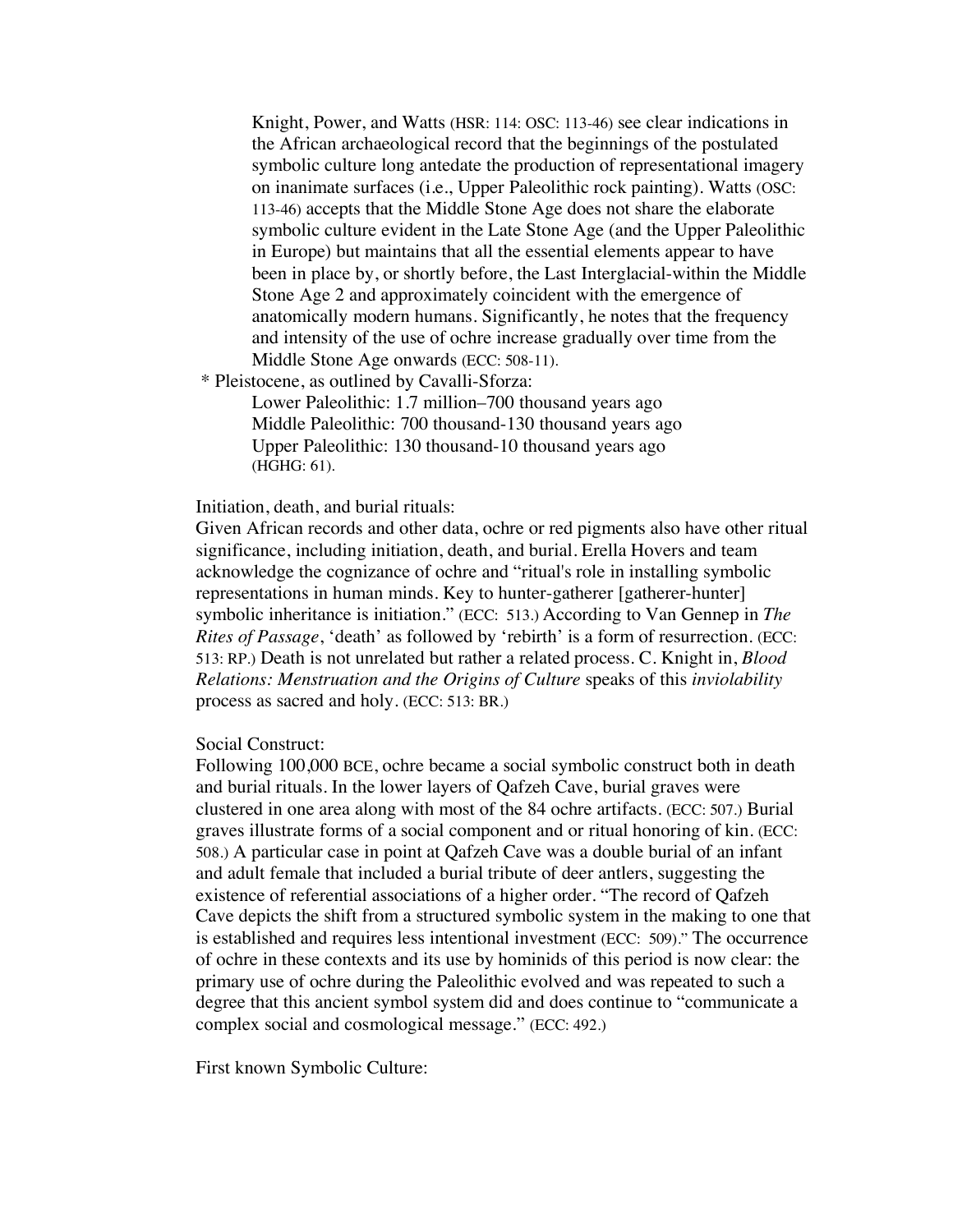Summary of earliest symbolic constructs and later doctrinal theories. Based on the trajectory that the root or source of later canonical/redeemer religions and priestly practices grew out of ancient ritual cultures (TRS: 1-27; AAI: 160-88; NHI: 111), evidence indicates that Qafzeh Cave holds the honor as the first known symbolic culture. This culture included spiritual traditions focused on: the seasons; honored (female) menstruation \* and birthing events; rhythms of community life; and initiation-death-and-burial rites. All of these practices indicate extensive use of ocher. Having demonstrated that ochre is at the core of the earliest appearance of symbolic culture, propose that Qafzeh Cave is the earliest known spiritual culture.

\* Erich Jantsch discusses the moon's impact on the menstruation cycle of human females. "In people who live close to nature, it is not only coupled in its 28-day period with the cosmic rhythm of the moon, but also in phase with it (onset of menstruation one day before the full moon.)" (SOU: 214-215.)

# Practice Precedes Theory:

Although Robertson Smith was not speaking specifically about Qafzeh Cave, his suggestion regarding ancient spiritual traditions and rituals that "practice preceded doctrinal theory" clearly resonates here. (TRS: 20; AAI: 186.) The *written* doctrinal or routinized theory of hierarchal religions may have begun in Lower Mesopotamia during the Protoliterate Period 3,400-2,900 BCE (or 3,000 BCE (AAI: 169-172) when "professional priesthoods, engaged in the reproduction of regional orthodoxies as a full-time job." (AAI: 171.) For numerous *Re-Genesis* entries on transitions from mother – rite to father – right (GMDP), see below.

Further ochre and ritual research:

- Caldwell, Duncan. "Supernatural Pregnancies: Common Features and New Ideas Concerning Upper Paleolithic Feminine Imagery." *Arts & Cultures.* Geneva, Switzerland: Barbier-Mueller Museums, 2010. 52- 75. (SPC.)
- Dunbar, Robin Ian MacDonald, Chris Knight, and Camilla Power, Eds. *The Evolution of Culture: A Historical and Scientific Overview.* Edinburgh: Scotland: Edinburgh University Press, 1999. (EC.)
- Greenspan, Stanley and Stuart Shanker. *The First Idea: How Symbols, Language, and Intelligence Evolved from Our Early Primate Ancestors to Modern Humans*. Cambridge, MA: Da Capo Press, 2004. (FI.)
- Hovers, Erella, Shimon Ilani, et al. "An Early Case of Color Symbolism: Ochre Use by Modern Humans in Qafzeh Cave." *Current Anthropology* 44.4 (Aug.-Oct. 2003): 491-522. (ECC.)
- Joan, Eahr Amelia. "Ochre's Living Lineage: The Gyne-Morphic Bloodline of Spirituality." Publication, 2018. (OLL.)
- Knight, C. *Blood Relations: Menstruation and the Origins of Culture*. New Haven, CT: Yale University Press. 1991. (BR.)

Lincoln, Bruce. *Emerging from the Chrysalis: Studies in Rituals of Women's Initiation.* Cambridge, MA: Harvard University Press. 1981. (EFTC.)

Marshack, Alexander. "On Paleolithic Ochre and the Early Uses of Color and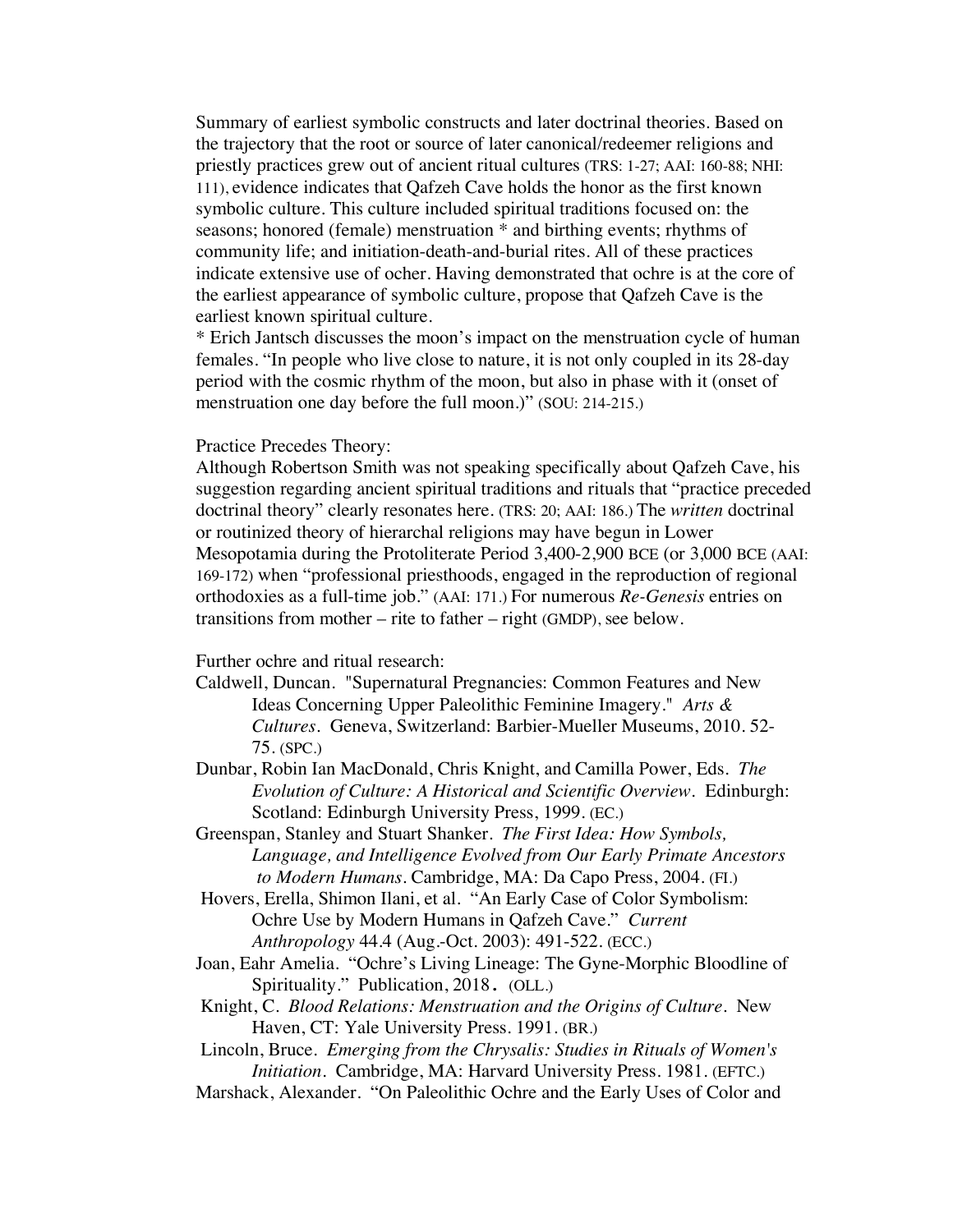Symbols." *Current Anthropology* 22.2 (Apr. 1981): 188-191. (POE.)

McBrearty, S. "The Middle Pleistocene of East Africa*." Human Roots: Africa and Asia in the Middle Pleistocene.* Eds. Lawrence S. Barham, and K. Robson-Brown. Bristol, England: Published for the Centre for Human Evolutionary Research at the University of Bristol, by the Western Academic & Specialist Press, 2001. 81- 92. (MPEA.)

Zorich, Zach. "Neanderthals in Color." *Archaeology* 65.3 (May-Jun. 2012: 18. (NC.)

Further impact of ancient ritual activity, caves, labyrinths research:

Pfeiffer, John E. *The Creative Explosion: An Inquiry into the Origins of Art and Religion.* New York, NY: Harper & Row, 1982. (TCE.) Gender Hierarchy." *Critique of Anthropology* 3.9 (Winter 1977): 5-24. (SFO.)

Further gatherer – hunter theory that suggests that ancient female foragers supplied more than half of the food and medicinal herbs:

- Dahlberg, Frances, Ed. *Woman the Gatherer.* New Haven, CT: Yale University Press, 1981. (WG.)
- Ehrenberg, Margaret. *Women in Prehistory*. Norman, OK: University of Oklahoma, 1989. 77-107. (WP.)
- Eliade, Mircea. *A History of Religious Ideas: From the Stone Age to the Eleusinian Mysteries.* 1976. Tran. W. R. Trask. Chicago, IL: U. of Chicago Press, 1978. 29-55. (HR.)
- Flinders, Carol Lee. *At the Root of this Longing: Reconciling a Spiritual Hunger and a Feminist Thirst*. San Francisco, CA: Harper Collins, 1998. 104-7. (ATRL.)
- Leakey, Richard E., and Roger Lewin. *People of the Lake: Mankind and Its Beginnings*. Garden City, NY: Anchor Press, 1978. (POTL.)

Miles, Rosalind. *Who Cooked the Last Supper? The Women's History of the World*. New York, NY: Three Rivers Press, 2001. 20, n. 6 and 7. (WCLS.)

- Reid, Andrew. "Interaction, Marginalization, and the Archaeology of the Kalahari." Ann Brower Stahl, Ed. *African Archaeology: A Critical Introduction*. Malden, MA: Blackwell Pub., 2005. 353- 377. (IMA.)
- Reiter, Rayna R. Ed. *Toward an Anthropology of Women*. New York, NY: Monthly Review Press, 1975. (TAAW.)
- Turnbull, Colin. *The Forest People*: Simon and Schuster, 1961. (TFP.)

Zour, Maryam, Saman Farzin, and Babak Aryanpour. "Women in Ancient Elam (According to the Archaeological and Historical Evidence)." *Anahita: Ancient Persian Goddess and Zoroastrian Yazata.* Ed. Payam Nabarz. London, England: Avalonia, 2013. 216-235. (WA.)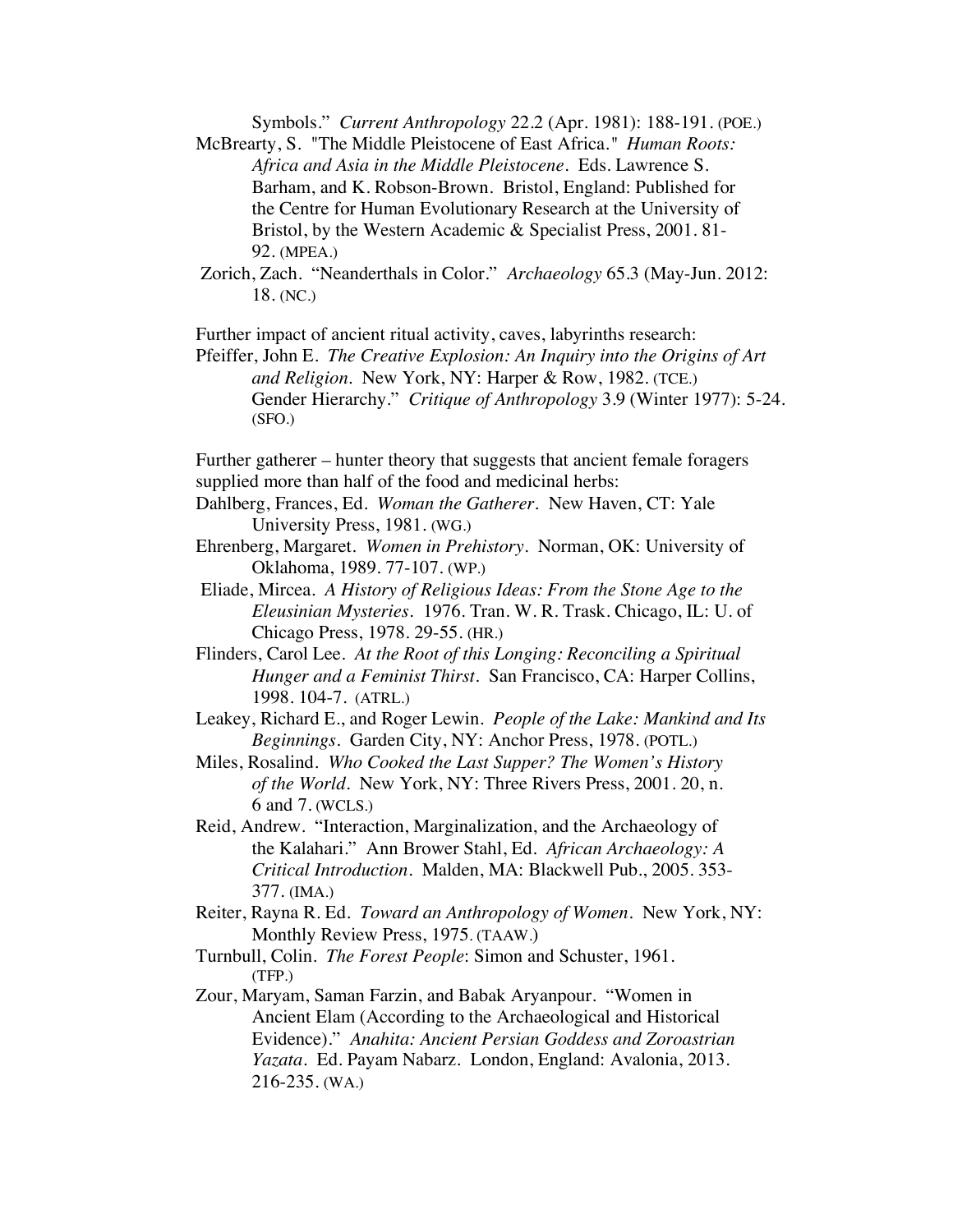Further hunter – gatherer and other androcentric organizing principles, as well as gatherer – hunter considerations:

- Arthur, Kathryn Weedman. "Feminine Knowledge and Skill Reconsidered: Women and Flaked Stone Tools." *American Anthropologist* 112.2 (Jun. 2010): 228-243. (FK.)
- Berry, Thomas. *Evening Thoughts.* San Francisco, CA: Sierra Club Books, 2006. (ET.)
- Conkey, Margaret Wright, and Joan M. Gero. "Tensions, Pluralities, and Engendering Archaeology: An Introduction to Women and Prehistory." *Engendering Archaeology: Women and Prehistory*. Eds., Margaret Wright Conkey, and Joan M. Gero. Cambridge, MA: Basil Blackwell, 1991. 3-30. (TPE.)
- Ehrenberg, Margaret. *Women in Prehistory*. Norman, OK: University of Oklahoma, 1989. 77-107. (WP.)
- Harding, Sandra G. *The Science Question in Feminism*. Ithaca, NY: Cornell University Press, 1986. (SQF.)
	- \_\_\_\_\_. *Whose Science? Whose Knowledge: Thinking from Women's Lives.* Ithaca, NY: Cornell University Press, 1991. (WS.)
- Longino, Helen E. *Science as Social Knowledge: Values and Objectivity in Scientific Inquiry.* Princeton, NJ: Princeton University Press, 1990. (SSK.)
- Muhammad, Noor. Historical Dimensions of Agriculture. New Delhi, India: Concept Pub. Co, 1992. (HD.)
- Nelson, Lynn Hankinson. "'Man the Hunter' Theories." *New Metaphysical Foundations of Modern Science.* Eds. Willis W. Harman and Jane Clark. Sausalito, CA: Institute of Noetic Sciences, 1994. 35-46. (MTH.)
- Rohrlich-Leavitt, Ruby. "Gather-Hunters." *Peaceable Primates and Gentle People: Anthropological Approaches to Women's Studies*. New York, NY: Harper & Row, 1975: 17-38. (PPG.)
- Slocum, S. "Woman the Gatherer." *Toward an Anthropology of Women*. Ed. Rayna R. Reiter. New York, NY: Monthly Review Press, 1975. 36-50. (WTG.)
- Tanner, Nancy and Adrienne Zihlman. "Women in Evolution. Part I: Innovation and Selection in Human Origins." *Signs: Journal of Women in Culture and Society* 1.3 (Spring 1976): 585-608. (WIE.)
- Weedman, Kathryn J. "An Ethnoarchaeological Study of Hafting and Stone Tool Diversity among the Gamo of Ethiopia." *Journal of Archaeological Method and Theory* 13.3 (Sep. 2006): 188-237. (ES.)
- Zihlman, Adrienne L. "Women in Evolution, Part II: Subsistence and Social Organization among Early Hominids." *Signs*: *Journal of Women in Culture and Society* 4.1 (Autumn 1978): 4-20. (WIE2.)

Further agricultural and expansion considerations.

Özdoğan, Mehmet. "Archaeological Evidence on the Westward Expansion of Farming Communities from Eastern Anatolia to the Aegean and the Balkans." *Current Anthropology* 52. S4 (October 2011): S415-S430. (AE.) Shryock, Andrew, Daniel L. Smail, and Timothy K. Earle. *Deep History: The*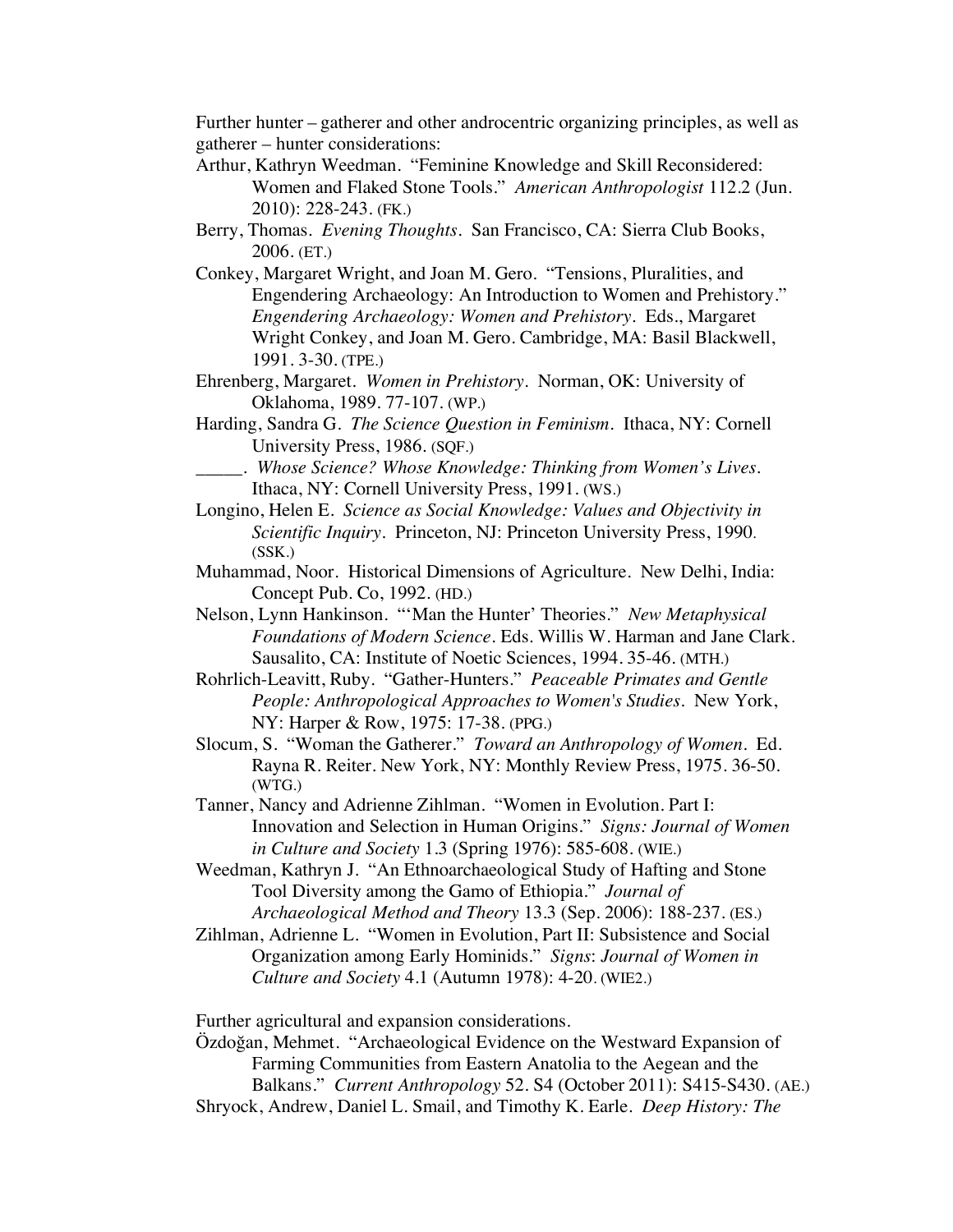*Architecture of Past and Present*. Berkeley, CA: University of California Press, 2011. (DH: 242-272.)

Zimmer, Carl. "The First Farmers." *New York Times*, Oct. 18, 2016: D31, D6. (TFF.)

Further research on written doctrinal or *routinized* theories of hierarchal religions including the bibles:

- Callahan, Tim. *Secret Origins of the Bible.* Altadena, CA: Millennium Press, 2002. 126-131. (SOTB.)
- Graham, Lloyd. *Deceptions and Myths of the Bible*. New York, NY: Carol Pub. Group, 1997. (DMB.)
- Joan, Eahr Amelia. "Ochre's Living Lineage: The Gyne-Morphic Bloodline of Spirituality." Publication, 2018. (OLL.)
- Shryock, Andrew, Daniel L. Smail, and Timothy K. Earle. *Deep History: The Architecture of Past and Present*. Berkeley, CA: University of California Press, 2011. (DH.)
- Stanton, Elizabeth C. *The Woman's Bible*. Seattle, WA: Coalition Task Force on Women and Religion, 1974. (TWB.)

Further Re-Genesis entries about written doctrinal or *routinized* theories of hierarchal religions including the bibles:

2400, Lilith and Eve; and 1200-500, Biblical Narratives of Genesis and the Hebrew Bible. (Also, CE entry: 354-430, Saint Augustine.) (RGS.)

Further research on ancient spiritual traditions and rituals and the possible impact on subsequent religions and moralizing Gods:

Boyer, P. *The Naturalness of Religious Ideas: A Cognitive Theory of Religion*. Berkeley, CA: University of California Press, 1994. (NR.)

\_\_\_\_\_. "Evolution of the Modern Mind and the Origins of Culture: Religious Concepts as a Limiting Case." *Evolution and the Human Mind: Modularity, Language and Meta-Cognition*. Eds. P. Carruthers, and A. Chamberlain. Cambridge, England: Cambridge University, 2000. 93-112. (EM.)

Carol, Christ. "A New Definition of Patriarchy: Control of Women's Sexuality, Private Property, and War." *Feminist Theology* 24:3 (April 2016): 214- 225. (NDP.)

Collins, Christopher. *Paleopoetics: The Evolution of the Preliterate Imagination*. New York, NY: Columbia University Press, 2013. (PE.)

Dunbar, Robin Ian MacDonald, Chris Knight, and Camilla Power, Eds. *The Evolution of Culture: A Historical and Scientific Overview.* Edinburgh, Scotland: University Press, 1999. 122-128. (EC.)

Greenspan, Stanley and Stuart Shanker. *The First Idea: How Symbols, Language, and Intelligence Evolved from Our Early Primate Ancestors to Modern Humans*. Cambridge, MA: Da Capo Press, 2004. (FI.)

Harder, Ben. "Evolving in Their Graves: Early Burials Hold Clues to Human Origins." *Science News* 160. 24 (Dec. 15, 2001): 380-381. (EIG.)

Joan, Eahr Amelia. "Ochre's Living Lineage: The Gyne-Morphic Bloodline of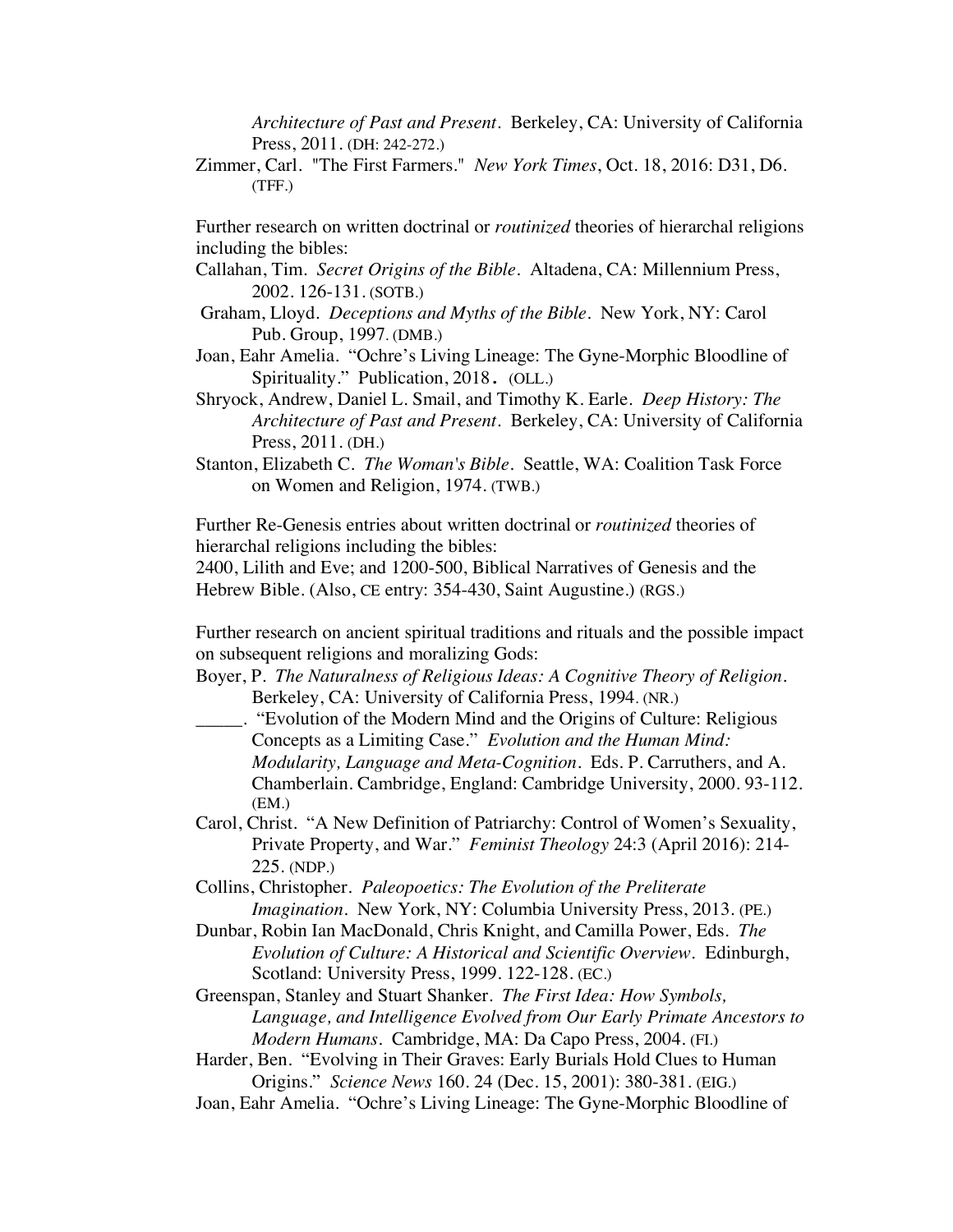Spirituality." Publication, 2018. (OLL.)

- Mann, Charles. "The Birth of Religion." *National Geographic* 219.6 (Jun. 2011): 34-59. (BOR.)
- Marshack, Alexander. "On Paleolithic Ochre and the Early Uses of Color and Symbols." *Current Anthropology* 22.2 (Apr. 1981): 188-191. (POE.)
- McBrearty, S. "The Middle Pleistocene of East Africa*." Human Roots: Africa and Asia in the Middle Pleistocene.* Eds. Lawrence S. Barham, and K. Robson-Brown. Bristol, England: Published for the Centre for Human Evolutionary Research at the University of Bristol, by the Western Academic & Specialist Press, 2001. 81- 92. (MPEA)
- Mithen, S. *The Prehistory of the Mind: A Search for the Origins of Art, Religion and Science*. London England: Thames and Hudson, 1996. (PMS.)
- \_\_\_\_\_. "The Supernatural Beings of Prehistory and the External Symbolic Storage of Religious Ideas." *Cognition and Material Culture: The Archaeology of Symbolic Storage*. Eds. C. Renfrew and Scarre, C. Cambridge, England: McDonald Institute for Archaeological Research. 1998. 97-106. (SB.)
- \_\_\_\_\_. "Symbolism and the Supernatural." *The Evolution of Culture: An Interdisciplinary View*. Eds. R I. M. Dunbar, Chris Knight, and Camilla Power. New Brunswick, NJ: Rutgers University Press, 1999. 147-69. (SATS.)
- Norenzayan, Ara, and Azim F. Shariff. "The Origin and Evolution of Religious Prosociality." *Science* 322.5898 (2008): 58-62. (OE.)
- Saiving, Valerie. "Androcentrism in Religious Studies." *The Journal of Religion* 56:2 (Apr. 1976): 177-197. (ARS.)
- Wright, Robert. *The Evolution of God*. New York, NY: Little, Brown, 2009. (EOM.)

For earlier burial dating considerations somewhere between 600,000-400,000 BCE, see the new findings on the UNESCO archaeological site of the Atapuerca Caves in the ancient Karstic region of Spain.

Further research on ancient ochre: 500,000-300,000, Dark Mother Tan-Tan of Morocco; 285,000, Ochre at Kapthurin Formation Plus Other Sites; 280,000- 250,000, The Berekhat Ram Figure; 70,000, Blombos Cave and V Shaped Engraving; 50,000, African Homo Sapiens Migrations and Matrilineal Motherline; 31,000, Chauvet Cave and Vulva Engravings; 10,000, Grotta dell'Addaura; 2600-2000, Early Bronze Age, Crete, Chthonian \* Prepalatial/Early Minoan (EM I-III); and 1500, Lachish Ewer, Triangle, and Menorah. (RGS.) \* Earth Mother, Chthonian.

Further body calendar research and first menstruation rites: 8000/7000-5000, Early Neolithic; and 1000, Double Goddess Transition (RGS.)

Further Paleolithic rock art research of a first menstruation blood ritual: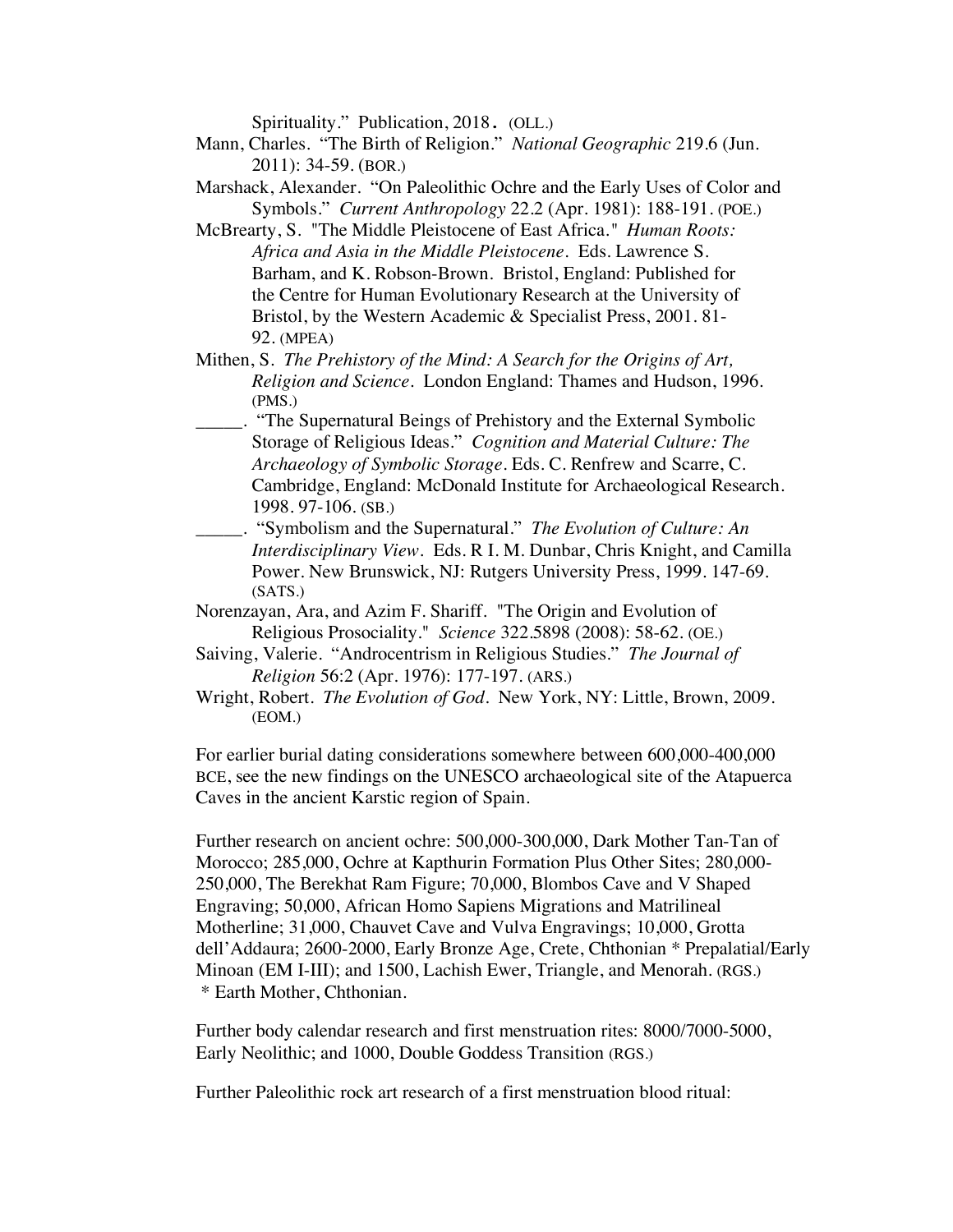Lewis-Williams, David J. *Believing and Seeing: Symbolic Meanings in Southern San Rock Paintings.* New York, NY: Academic Press, 1981. Figs. 9-10. (BAS.)

Further menarchal/blood rituals, female calendar consciousness, lunar models and fecundity:

- Adams, Cameron, et al. *Breaking Convention: Essays on Psychedelic Consciousness*. Berkeley, CA; North Atlantic Books, 2015. 1-12. (BC.)
- Barrowclough, David A. and Caroline Malone, Eds. "Cult in Context: Reconsidering Ritual in Archaeology." Oxford, England: Oxford Books, 2007. (CIC.)
- Caldwell, Duncan. "Supernatural Pregnancies: Common Features and New Ideas Concerning Upper Paleolithic Feminine Imagery." *Arts & Cultures.* Geneva, Switzerland: Barbier-Mueller Museums, 2010. 52- 75. (SPC.)
- Grahn, Judy. *Blood, Bread, and Roses: How Menstruation Created the World*. Boston, MA: Beacon Press, 1993. (MC.)
- Houseman, Michael. "Menstrual Slaps and First Blood Celebrations: Inference, Simulation and the Learning of Ritual." Ed. David Berliner and Ramon Sarró. *Learning Religion: Anthropological Approaches*. New York, NY: Berghahn Books, 2007. 31-49. (MSF.)
- Hovers, Erella, Shimon Ilani, et al. "An Early Case of Color Symbolism: Ochre Use by Modern Humans in Qafzeh Cave." *Current Anthropology* 44.4 (Aug.-Oct. 2003): 491-522. (ECC.)
- Joan, Eahr Amelia. "Ochre's Living Lineage: The Gyne-Morphic Bloodline of Spirituality." Publication, 2018. (OLL.)
- Knight, C. *Blood Relations: Menstruation and the Origins of Culture*. New Haven, CT: Yale University Press. 1991. (BR.)
- Lincoln, Bruce. *Emerging from the Chrysalis: Studies in Rituals of Women's Initiation.* Cambridge, MA: Harvard University Press. 1981. (EFTC.)
- Morley, Iain. "Time, Cycles and Ritual Behaviour." Barrowclough, David A. and Caroline Malone, Eds. *Cult in Context: Reconsidering Ritual in Archaeology.* Oxford, England: Oxford Books, 2007. (TCR.)
- Van Gennep, Arnold. *The Rites of Passage*. Trans. M. B. Vizedom and G. L. Caffee. (1908.) Chicago, IL: University of Chicago Press, 1960. (RP.)

Further research on parthenogenesis/self-seeding/self-making/autopoiesis and 21 century routine aspects of self-fertilized eggs  $=$  two  $X$  chromosomes:

- Capra, Fritjof. *The Web of Life: A New Understanding of Living Systems*. New York, NY: Anchor, 1996. 194-221. (WOL.)
- Holt, Jim. "Single-Egg Theory: Immaculate Conception without God." *Lingua Franca* 11.7 (Oct. 2001): 68.

http://linguafranca.mirror.theinfo.org/print/0110/hypothesis.html

Jantsch, Erich. The Self-Organizing Universe: Scientific and Human Implications of the Emerging Paradigm of Evolution. Oxford, England: Pergamon Press, 1980. (SOU.)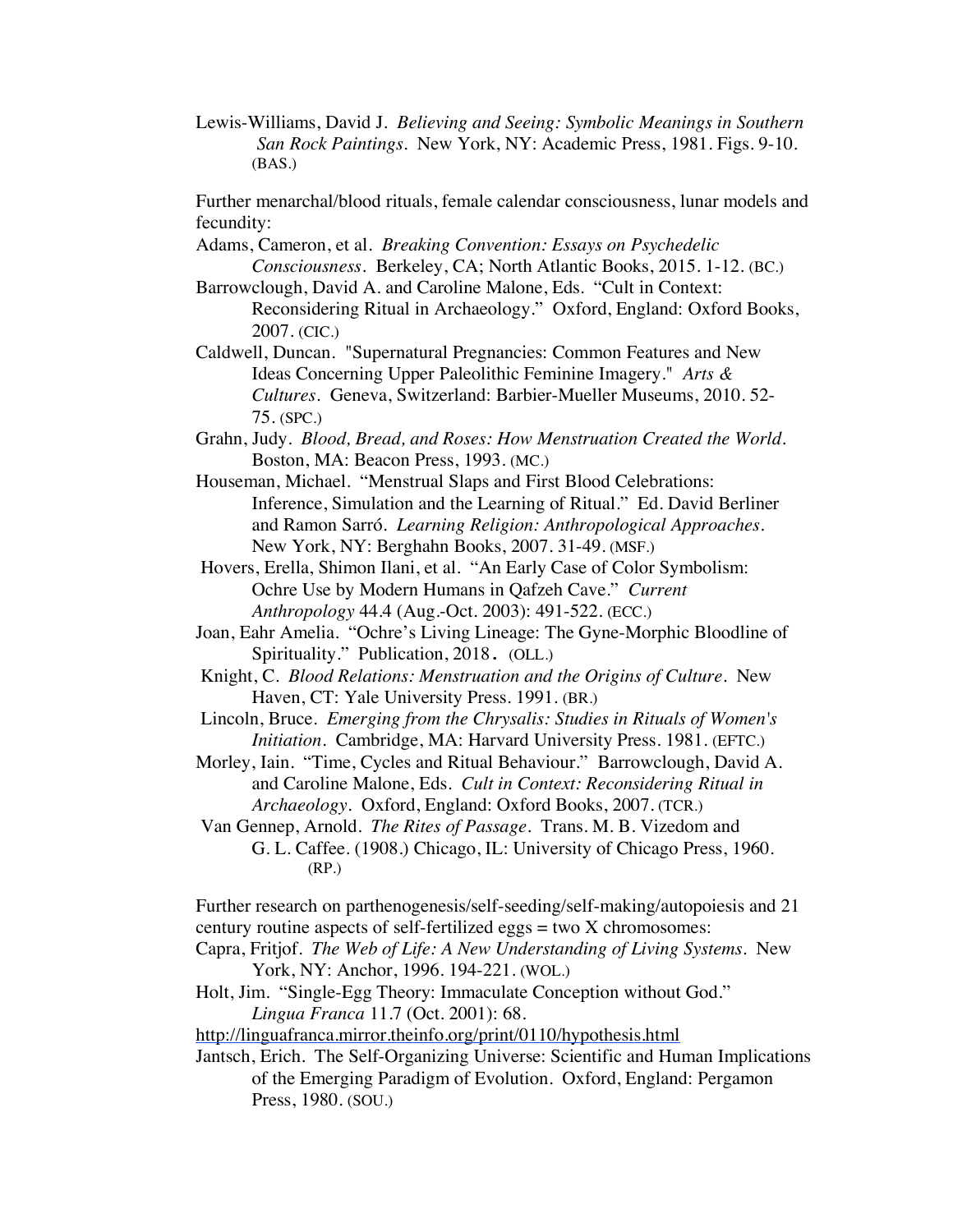- Margulis, Lynn. *Symbiosis in Cell Evolution: Microbial Communities in the Archean and Proterozoic Eons*. New York, NY: Freeman, 1993. (SCE.)
- Morowitz, Harold J., and James S. Trefil. *The Facts of Life: Science and the Abortion Controversy*. New York, NY: Oxford University Press, 1992.  $(FL.)$
- Murdock, D. M. "Was the Persian Goddess Anahita the Pre-Christian Virgin Mother of Mithra?" *Anahita: Ancient Persian Goddess and Zoroastrian Yazata.* Ed. Payam Nabarz. London, England: Avalonia, 2013. 94-116. (WPG.)
- Perlman, David. "Survival of the Fittest Females." *San Francisco Chronicle* 22 Mar. 2004: A4. (SFF.)
- Rigoglioso, Marguerite. *Bearing the Holy Ones: A Study of the Cult of Divine Birth in Ancient Greece*. Diss. California Institute of Integral Studies, 2007. Ann Arbor, MI: ProQuest/UMI, 2008. (Publication No. AAT 3286688.) (BHO.)
- \_\_\_\_\_. *The Cult of Divine Birth*. New York, NY: Palgrave Macmillan, 2009. (CD.)

Further research on transitions from mother – rite to father – right: 4400-2500, Kurgan Invasions; 4400-2500, Olympus Hera; 4000-3000, Egypt, Africa, and Cathedra Goddesses; 3000-2780, Egyptian Bronze Age, 2686-2181, Old Kingdom Egypt (2600 Fifth Dynasty); 2300, Sumerian Transitions; 2300-2100, Edfu Egypt; 1580, Zeus; 1450-1260, Hattusa and Yazilikaya, Anatolia; 1100- 800, Iron Age; 1100-800, Mediterranean Dark Ages; 1000, Double Goddess Transition; 800-500, Archaic Greek Age; 700-550, Apollo at Delphi and Didymaion; 668-626, Sumerian Mythology; 587-500, Demise of Sumerian and Babylonian Goddesses; 323-30, Kom Ombo Temple; and 305-30, Esna Temple. (RGS.) (Also see CE entries: 325, Council of Nicaea and Goddesses and Gods; 431, Council of Ephesus and Virgin Mary, Anatolia; 570, Mohammed's Birth; and 1207-1273, Rumi and Mother.) (RG.)

#### Whole and Undivided:

The following speaks to the theory that *mankind* is not a one size fits all. Over the centuries, there has been a historic shift to a culture and society in which half of the population *(females)* are considered: politically; philosophically; psychologically; professionally; theologically; spiritually; academically; scientifically; sexually; biologically and etc. inferior or less than the other half. (MHE: 150.)

The repercussions of this shift in the symbolic plane can be seen NOT only in the division of male gods from female gods, but also in the separation of sky from earth, of mind from body, of spirituality from sexuality. Incorporated into the mainstream of Greek thought and later crystallized in the philosophical writings of Plato, these ideas then pass via Neoplatonism into Christian theology and contribute to the symbolic worldview, which is still dominant in western [global (?)] society today. From this early Greek Geometric period onwards, European culture ceases